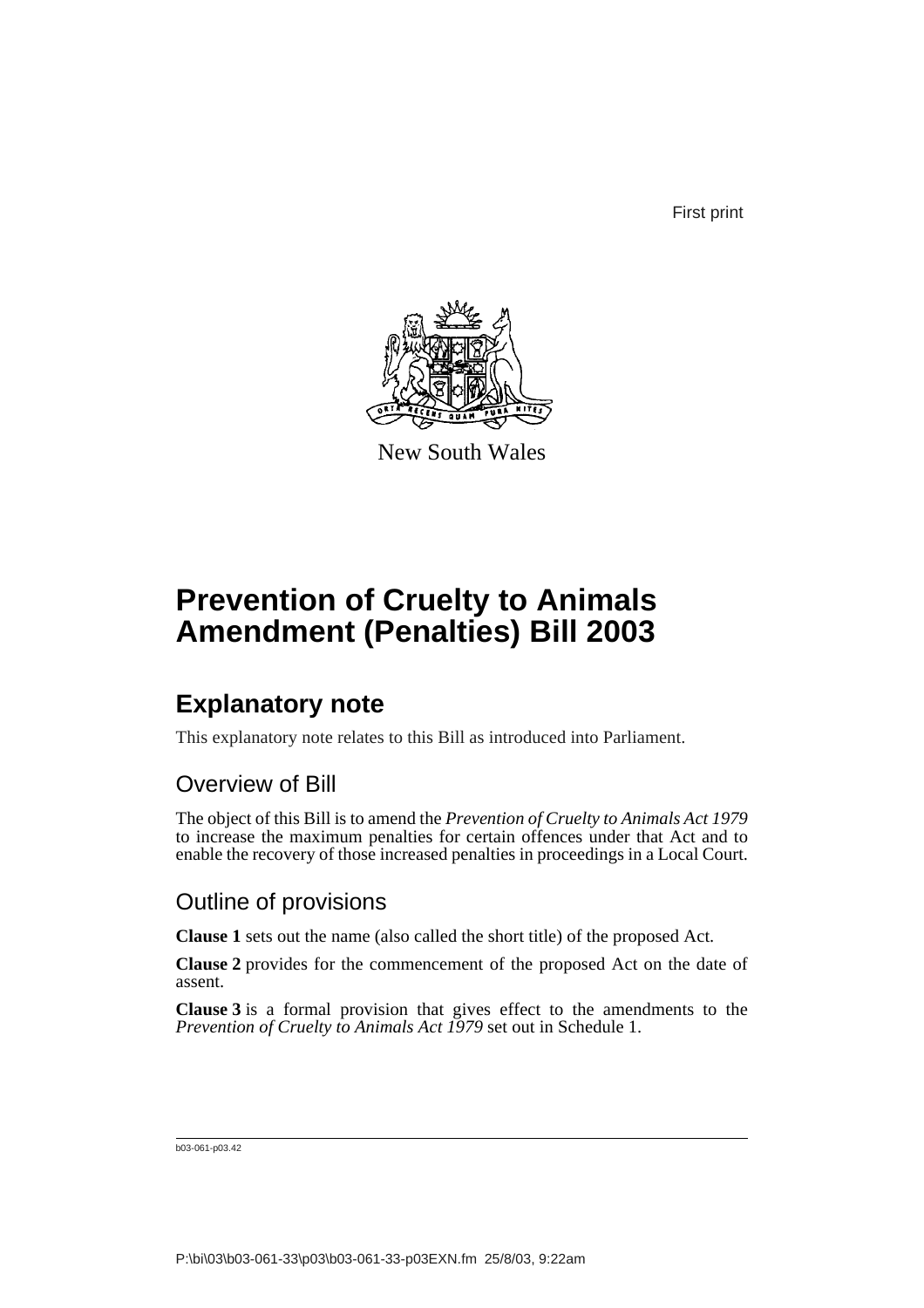Prevention of Cruelty to Animals Amendment (Penalties) Bill 2003

Explanatory note

### **Schedule 1 Amendments**

**Schedule 1 [1]** amends section 6 (1) of the *Prevention of Cruelty to Animals Act 1979* to increase the maximum penalty that may be imposed for the offence of aggravated cruelty to animals:

- (a) in the case of a corporation, from 500 penalty units (currently \$55,000) to 1,000 penalty units (currently \$110,000), or
- (b) in the case of an individual, from 100 penalty units (currently \$11,000) or imprisonment for 2 years, or both, to 200 penalty units (currently \$22,000) or imprisonment for 2 years, or both, for an individual.

**Schedule 1 [2]** amends section 15 of the *Prevention of Cruelty to Animals Act 1979* to increase the maximum penalty that may be imposed for the offence of poisoning an animal from 100 penalty units (currently \$11,000) or imprisonment for 2 years, or both, for a corporation or individual to 1,000 penalty units (currently \$110,000) for a corporation and 200 penalty units (currently \$22,000) or imprisonment for 2 years, or both, for an individual.

**Schedule 1 [3]** amends section 21 (1) of the *Prevention of Cruelty to Animals Act 1979* to increase the maximum penalty that may be imposed for the offences of coursing and related activities:

- (a) in the case of a corporation, from 500 penalty units (currently \$55,000) to 1,000 penalty units (currently \$110,000), or
- (b) in the case of an individual, from 100 penalty units (currently \$11,000) or imprisonment for 2 years, or both, to 200 penalty units (currently \$22,000) or imprisonment for 2 years, or both.

**Schedule 1 [4]** makes a consequential amendment to section 34 of the *Prevention of Cruelty to Animals Act 1979* to provide that if proceedings are brought before a Local Court for an offence against that Act, the maximum pecuniary penalty that a magistrate may impose for the offence is, despite any other provision of that Act, 200 penalty units rather than 100 penalty units as is presently the case.

Under that Act, pecuniary penalties exceeding 200 penalty units can be imposed by the Supreme Court in its summary jurisdiction.

Section 19 of the *Crimes (Sentencing Procedure) Act 1999* ensures that the increased penalties under the proposed Act apply only to offences committed after the commencement of the proposed Act.

Explanatory note page 2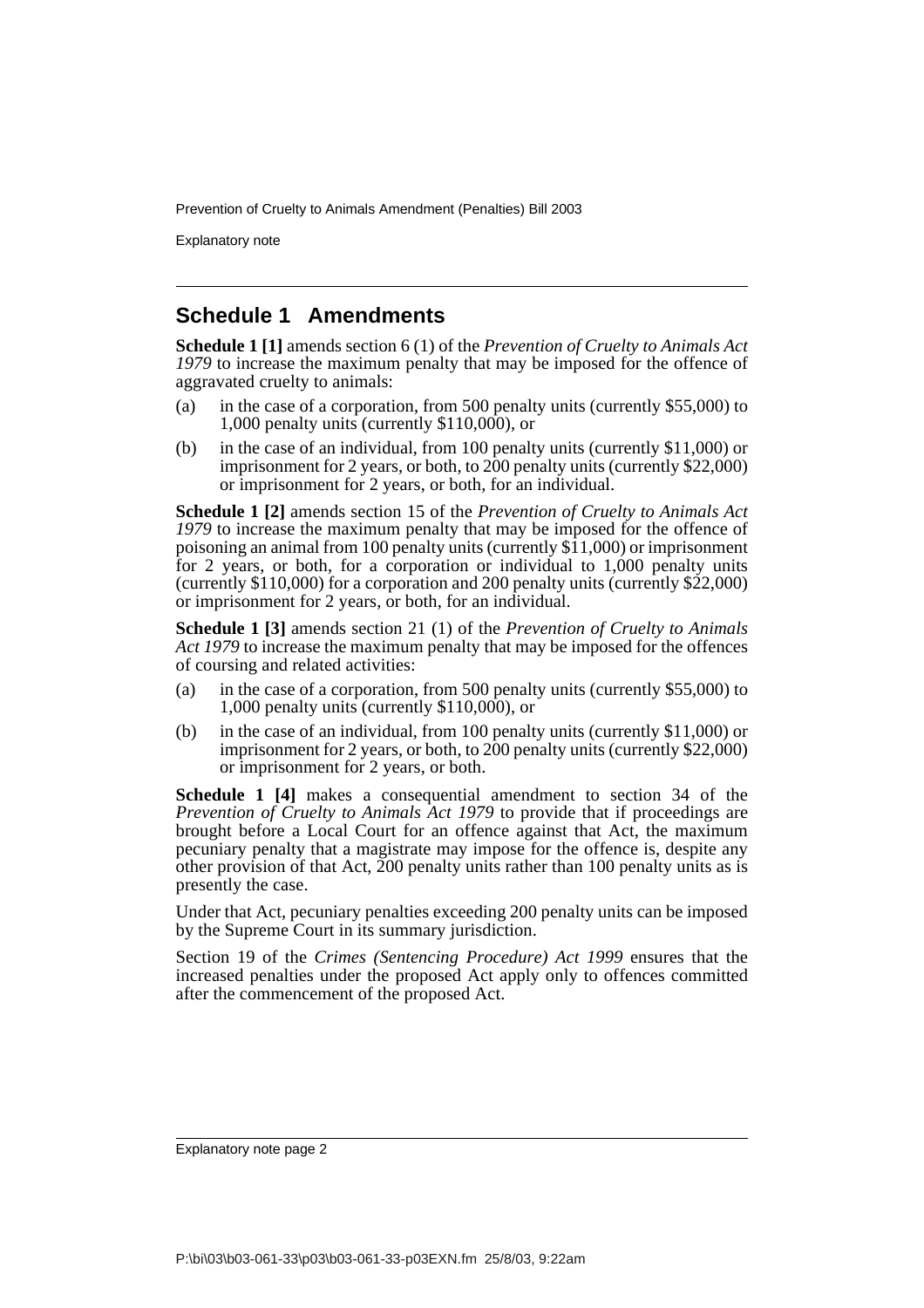First print



New South Wales

## **Prevention of Cruelty to Animals Amendment (Penalties) Bill 2003**

## **Contents**

|                                                                  | Page |
|------------------------------------------------------------------|------|
| Name of Act                                                      |      |
| Commencement                                                     | 2    |
| Amendment of Prevention of Cruelty to Animals Act 1979<br>No 200 |      |
| Schedule 1 Amendments                                            |      |

b03-061-p03.42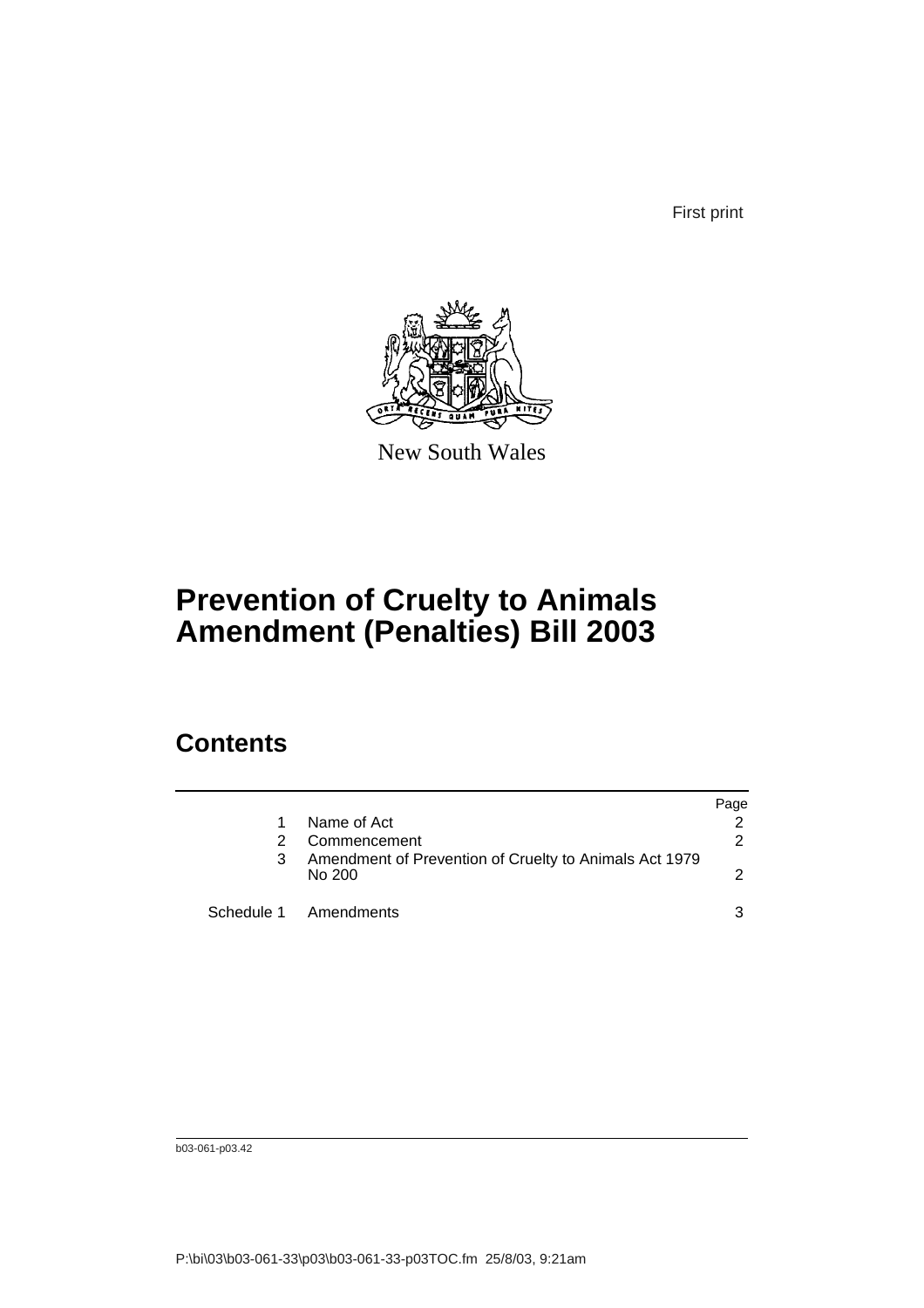#### Prevention of Cruelty to Animals Amendment (Penalties) Bill 2003

**Contents** 

Page

Contents page 2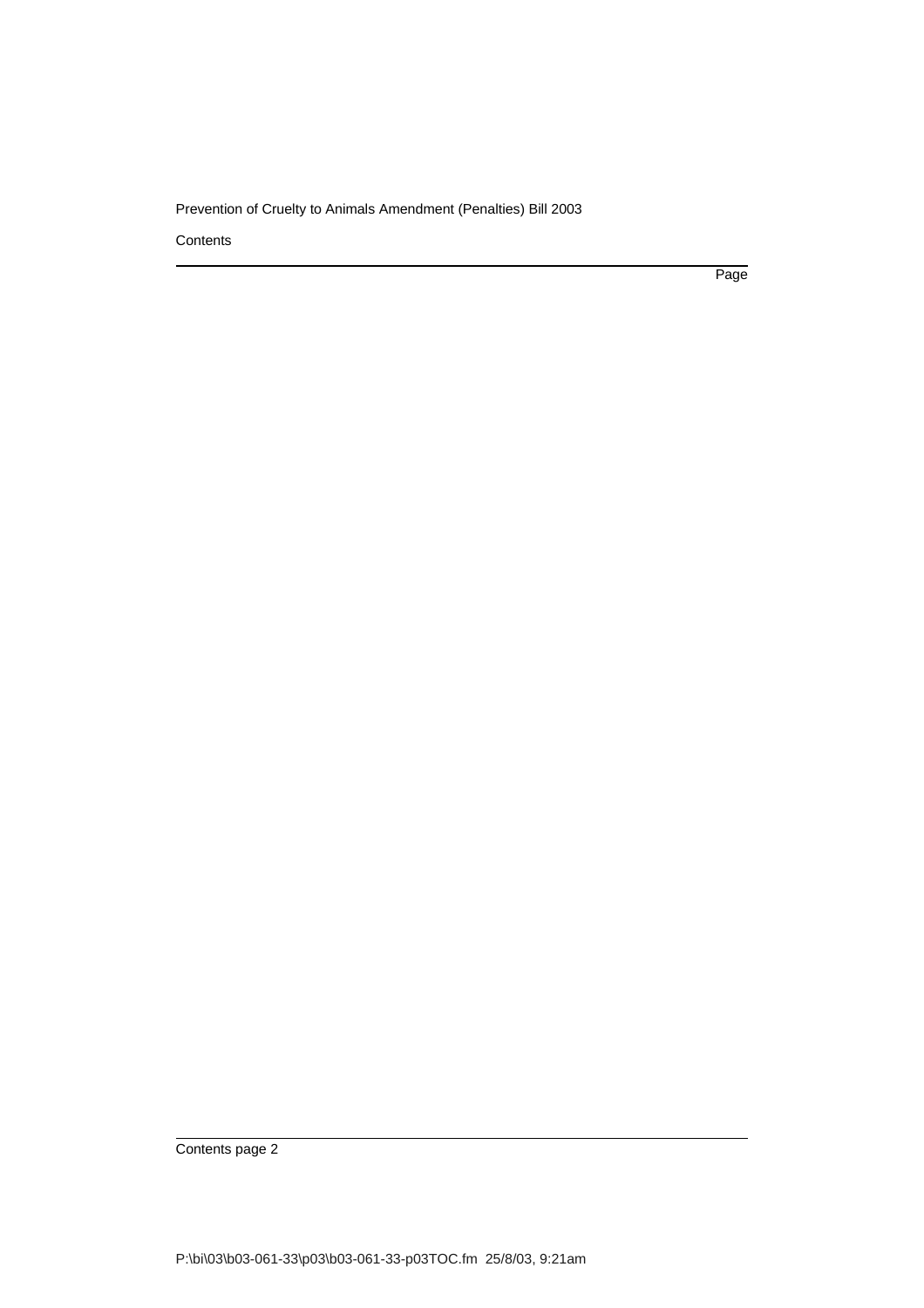

New South Wales

# **Prevention of Cruelty to Animals Amendment (Penalties) Bill 2003**

No , 2003

#### **A Bill for**

An Act to amend the *Prevention of Cruelty to Animals Act 1979* to provide for increased penalties.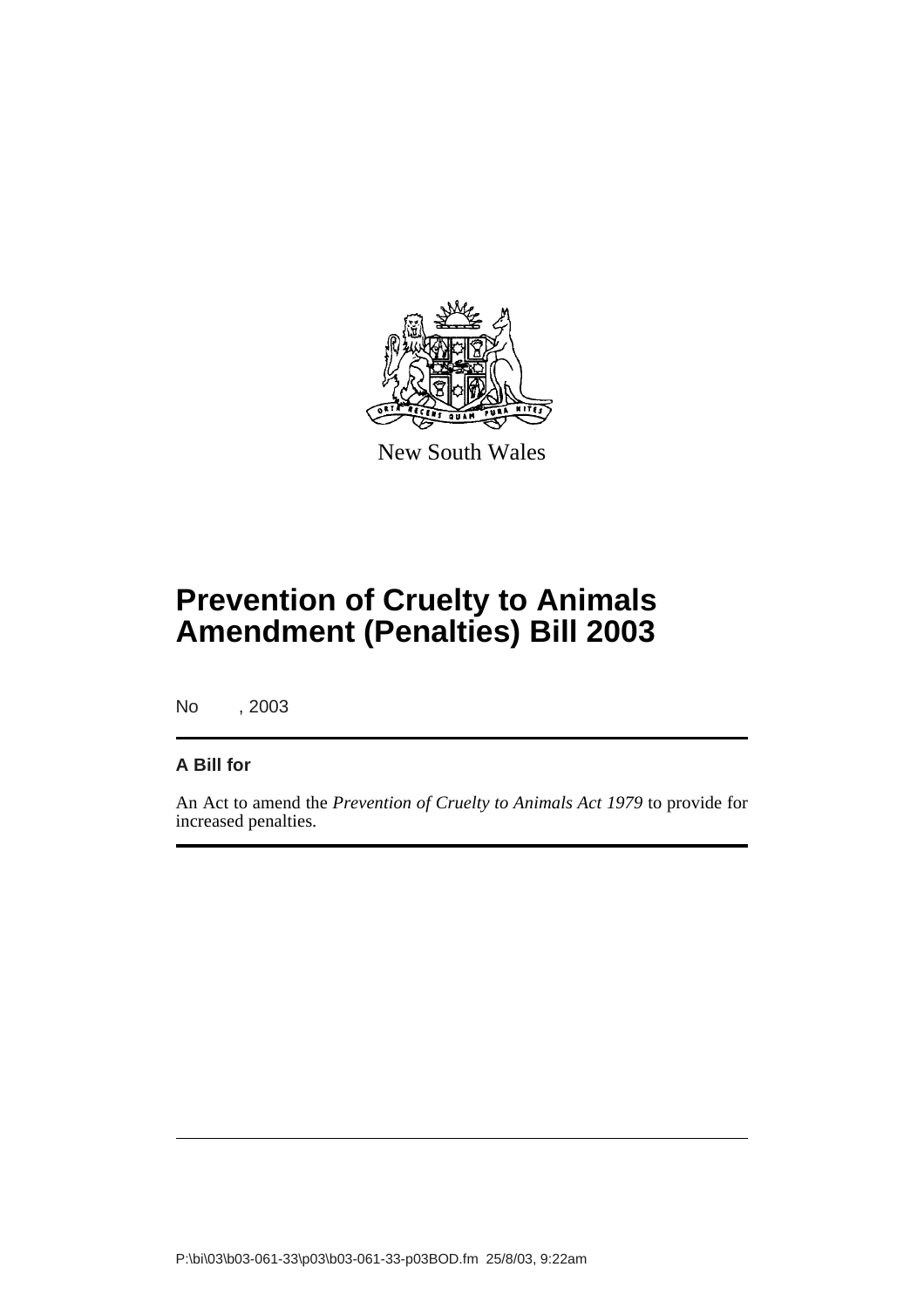<span id="page-5-2"></span><span id="page-5-1"></span><span id="page-5-0"></span>

| The Legislature of New South Wales enacts: |                                                                                            | 1.             |
|--------------------------------------------|--------------------------------------------------------------------------------------------|----------------|
| 1                                          | Name of Act                                                                                | 2              |
|                                            | This Act is the <i>Prevention of Cruelty to Animals Amendment</i><br>(Penalties) Act 2003. | 3<br>4         |
|                                            | <b>Commencement</b>                                                                        | 5              |
|                                            | This Act commences on the date of assent.                                                  | 6              |
| 3                                          | Amendment of Prevention of Cruelty to Animals Act 1979 No 200                              | $\overline{7}$ |
|                                            | The Prevention of Cruelty to Animals Act 1979 is amended as set out<br>in Schedule 1.      | 8<br>9         |